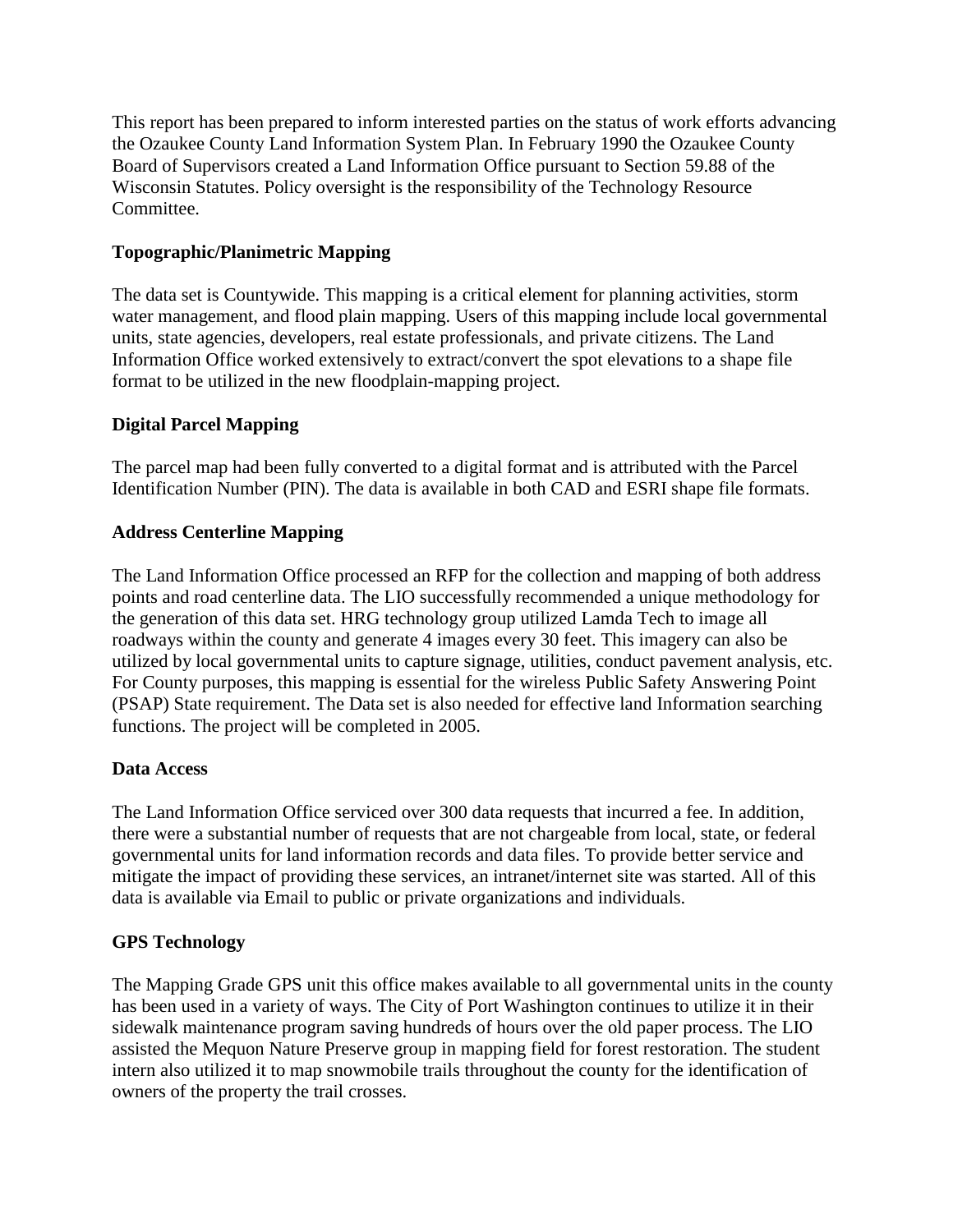## Internet

Since February of 1996 this office has developed and maintained and funded Ozaukee County's Internet site. This site provides information in the following broad perspective:

- Departments County Services
- Municipalities Press Releases
- Interurban Trail LOGIN
- Events Photos
- History Links to Other Counties
- Agendas State Links
- Minutes Weather
- News Economic Profile
- Job Board Tourism
- Board of Supervisors

The Land Information Office provides the services of the designing, developing and maintaining web pages (a sub site) to all county departments and municipalities on the county's Internet Server that is maintained the Information Services.

As of this publication this site maintains 15,645 files, 8,586 pictures and links including 7,202 external links and 64,018 internal links. The Internet continues to be the most effective method for the County to reach out to the public it serves.

We look to continue to develop and improve this site looking into the future in performing interactive government over the Internet. Payment of taxes and permits is an option to be considered. As always in suggestions and comments are always welcomed. Please visit your web site at: **http://www.co.ozaukee.wi.us**

### **Intergovernmental/ Departmental Cooperation**

The Land Information Office has forged a strong working relationship with governmental units at all levels. We continue to be the main provider of land related data for all towns and municipalities. The LIO secured funding from the City of Mequon and Cedarburg and the Village of Grafton to help in the addressing mapping project.

### **Software change**

The LIO decide to change software platforms from Intergraph GeoMedia to ESRI ArcGIS. Licenses were swapped without cost.

### **Retained Fee Statistics**

Due to a decrease in activity of recorded documents, the Land Information Office retained approximately 50% less in fees in 2004 as compared to 2003. This decrease can be attributed to a